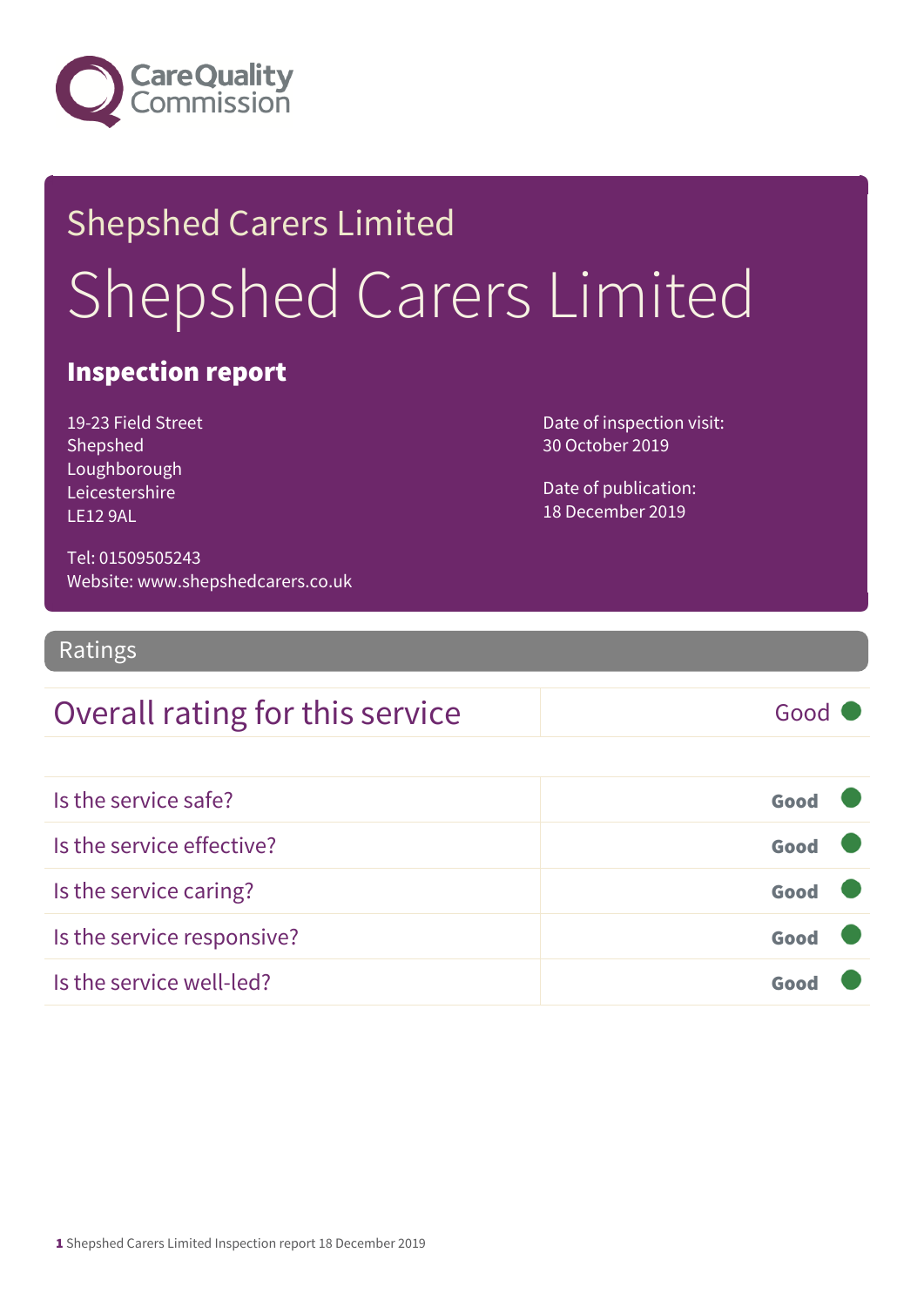### Summary of findings

#### Overall summary

#### About the service

Shepshed Carers Limited provides personal care and support to people living in their own homes. The service has an office in the centre of Shepshed with ground level access. At the time of our inspection 89 people were using the service.

#### People's experience of using this service and what we found

People and relatives said the service provided high-quality care and they would recommend it to others. The care was personalised, and people were consulted on how they wanted their care needs met. A person said, "They [the staff] support me to keep as independent as possible. They are very good and caring people."

Staff understood where people were at risk and put measures in place to prevent them coming to harm. A person said, "They are very respectful to both me and my property. I feel safe and comfortable with them."

The service was well-staffed, and staff were responsive to people's needs. Staff were well-trained and knowledgeable about the people they supported, taking an interest in their life histories, previous occupations, and hobbies. People said staff brightened their day. A person said, "They lift my spirits. I can be low sometimes, so I look forward to them coming. We have a laugh together."

People were supported to have maximum choice and control of their lives and staff supported them in the least restrictive way possible and in their best interests; the policies and systems in the service supported this practice.

Staff supported people with their communication needs and took their time providing care. A person said, "I have some conversation problems, but the staff give me time and always make sure I am ready and in charge of what is happening." A relative said, "The staff are really good at telling [person] what they are doing and never rush them."

The registered manager made improvements to the service where necessary and carried out regular audits to ensure people continued to receive a high standard of care. They listened to people, relatives and staff and acted on their comments and suggestions.

For more details, please see the full report which is on the CQC website at www.cqc.org.uk

Rating at last inspection

The last rating for this service was Good (based on an inspection on 14 March 2017).

Why we inspected

This was a planned inspection based on the previous rating.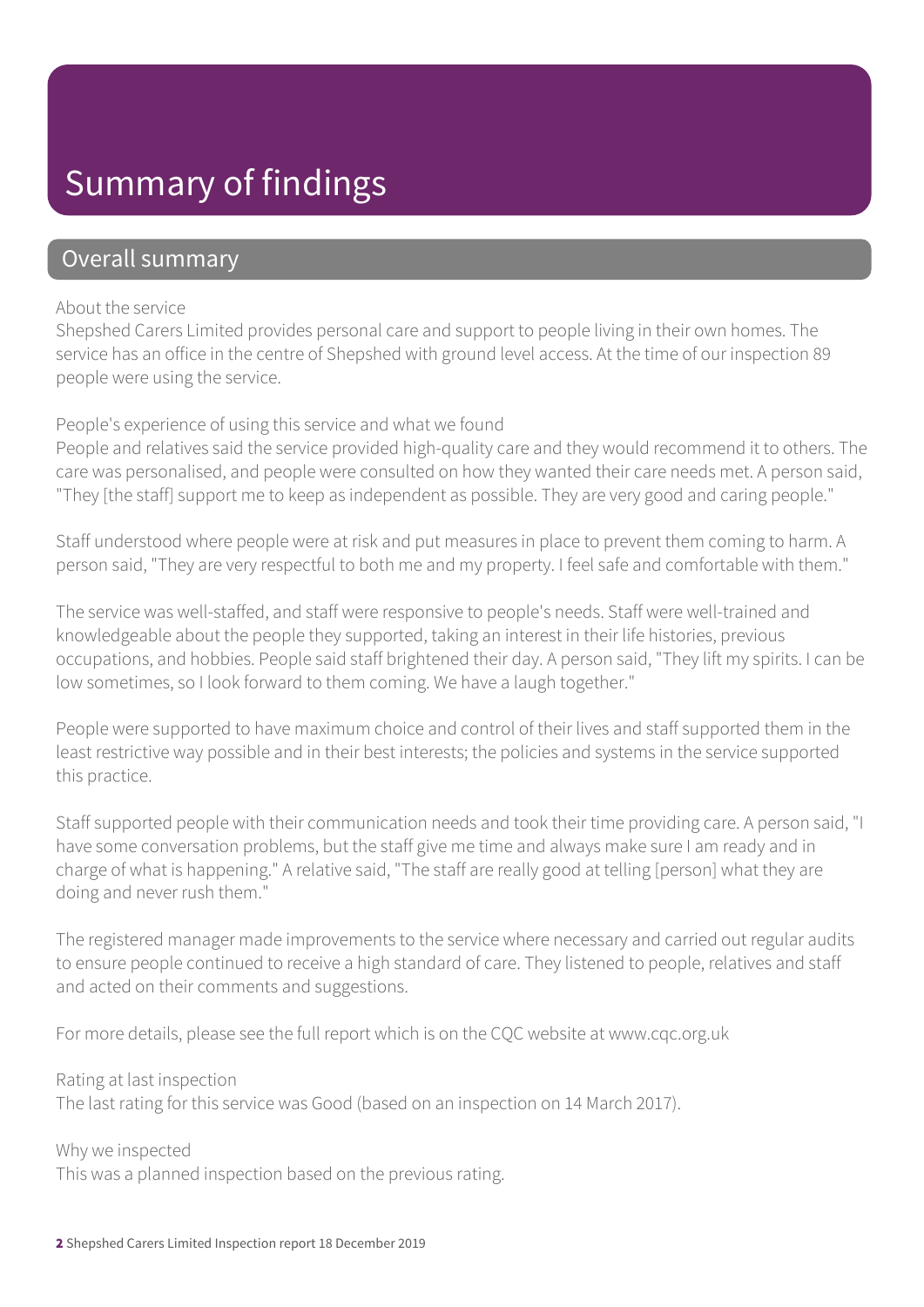#### Follow up

We will continue to monitor information we receive about the service until we return to visit as per our reinspection programme. If we receive any concerning information we may inspect sooner.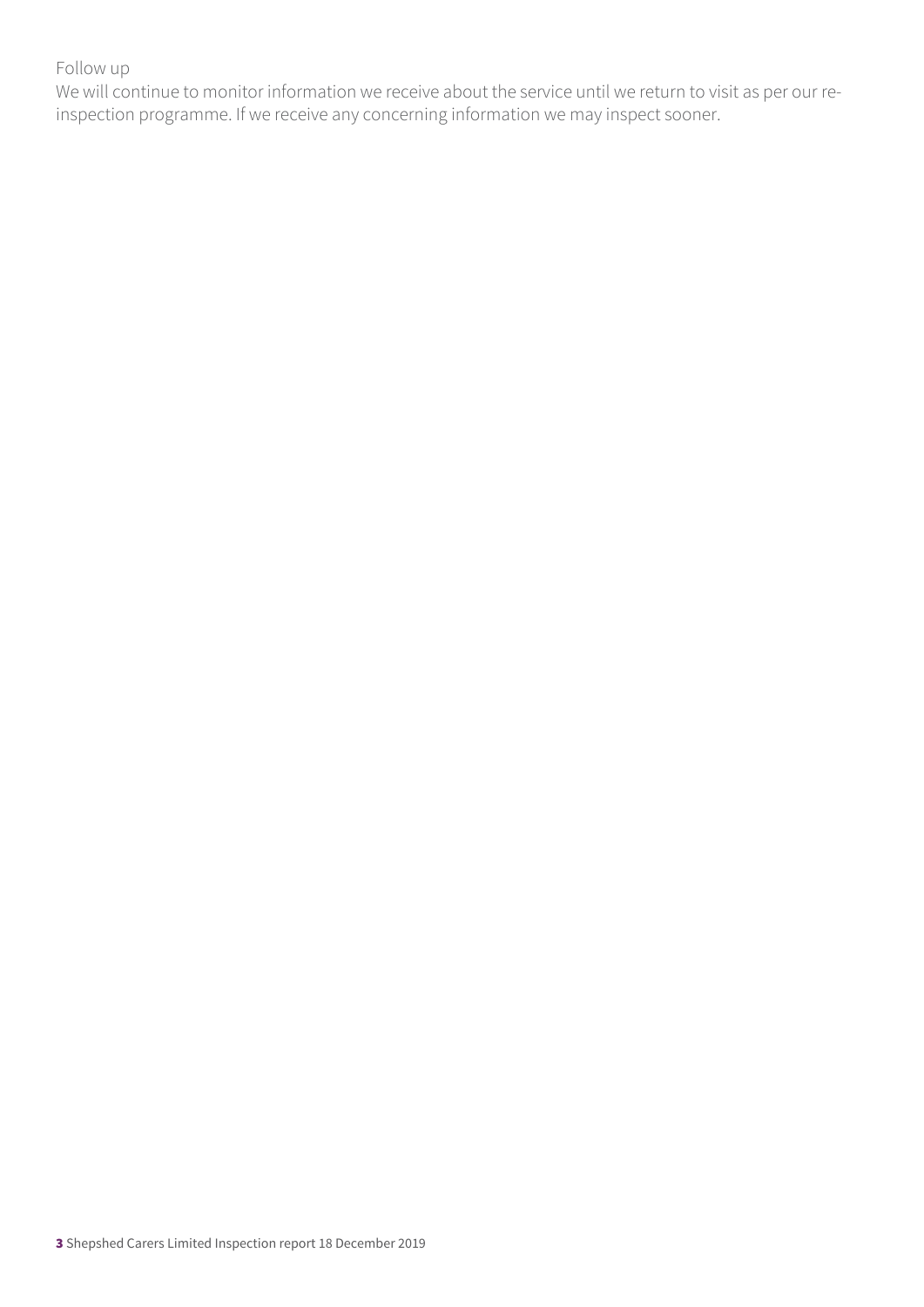### The five questions we ask about services and what we found

We always ask the following five questions of services.

| Is the service safe?                                                        | Good |
|-----------------------------------------------------------------------------|------|
| The service was safe.<br>Details are in our Safe findings below.            |      |
| Is the service effective?                                                   | Good |
| The service was effective<br>Details are in our Effective findings below.   |      |
| Is the service caring?                                                      | Good |
| The service was caring<br>Details are in our Caring findings below.         |      |
| Is the service responsive?                                                  | Good |
| The service was responsive<br>Details are in our Responsive findings below. |      |
| Is the service well-led?                                                    | Good |
| The service was well-led<br>Details are in our Well-Led findings below.     |      |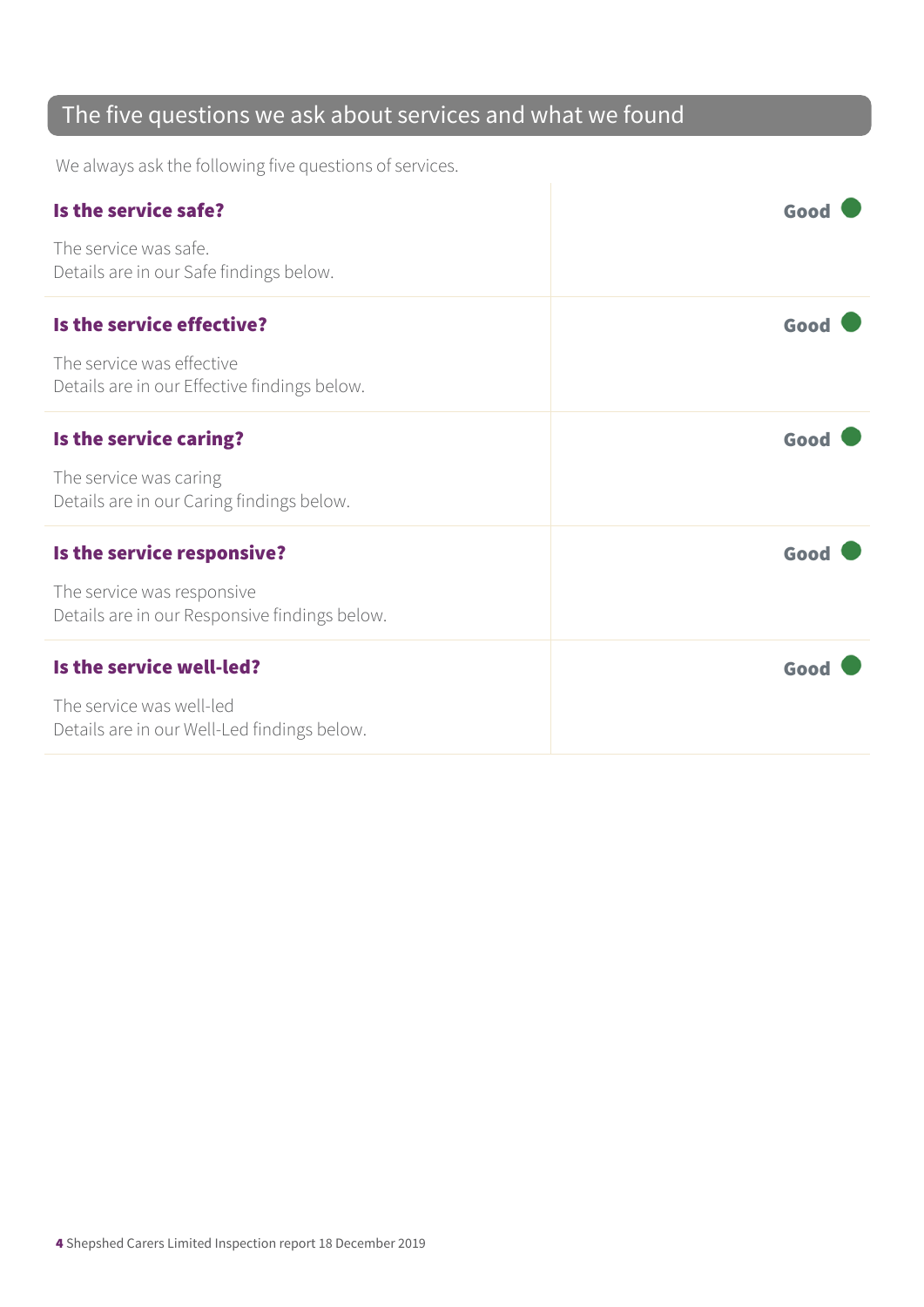

# Shepshed Carers Limited

### Detailed findings

### Background to this inspection

#### The inspection

We carried out this inspection under Section 60 of the Health and Social Care Act 2008 (the Act) as part of our regulatory functions. This inspection was planned to check whether the provider was meeting the legal requirements and regulations associated with the Act, to look at the overall quality of the service, and to provide a rating for the service under the Care Act 2014.

#### Inspection team

One inspector and an expert by experience carried out the inspection. An expert by experience is a person who has personal experience of using or caring for someone who uses this type of care service.

#### Service and service type

Shepshed Carers Limited is a domiciliary care agency. It provides personal care to people living in their own houses and flats.

The service had a manager registered with the Care Quality Commission. This means that they and the provider are legally responsible for how the service is run and for the quality and safety of the care provided.

#### Notice of inspection

We gave the service 48 hours' notice of the inspection. This was because we needed to be sure that the provider or registered manager would be in the office to support the inspection.

#### What we did before the inspection

We reviewed information we had received about the service since the last inspection. This included the provider's statement of purpose and the notifications we had been sent. A statement of purpose is a document which includes a standard required set of information about a service. Notifications are changes, events or incidents that providers must tell us about. We used all of this information to plan our inspection.

#### During the inspection

We spoke with 10 people using the service and eight people's relatives. We also spoke with the registered manager, two care co-ordinators, and three care workers.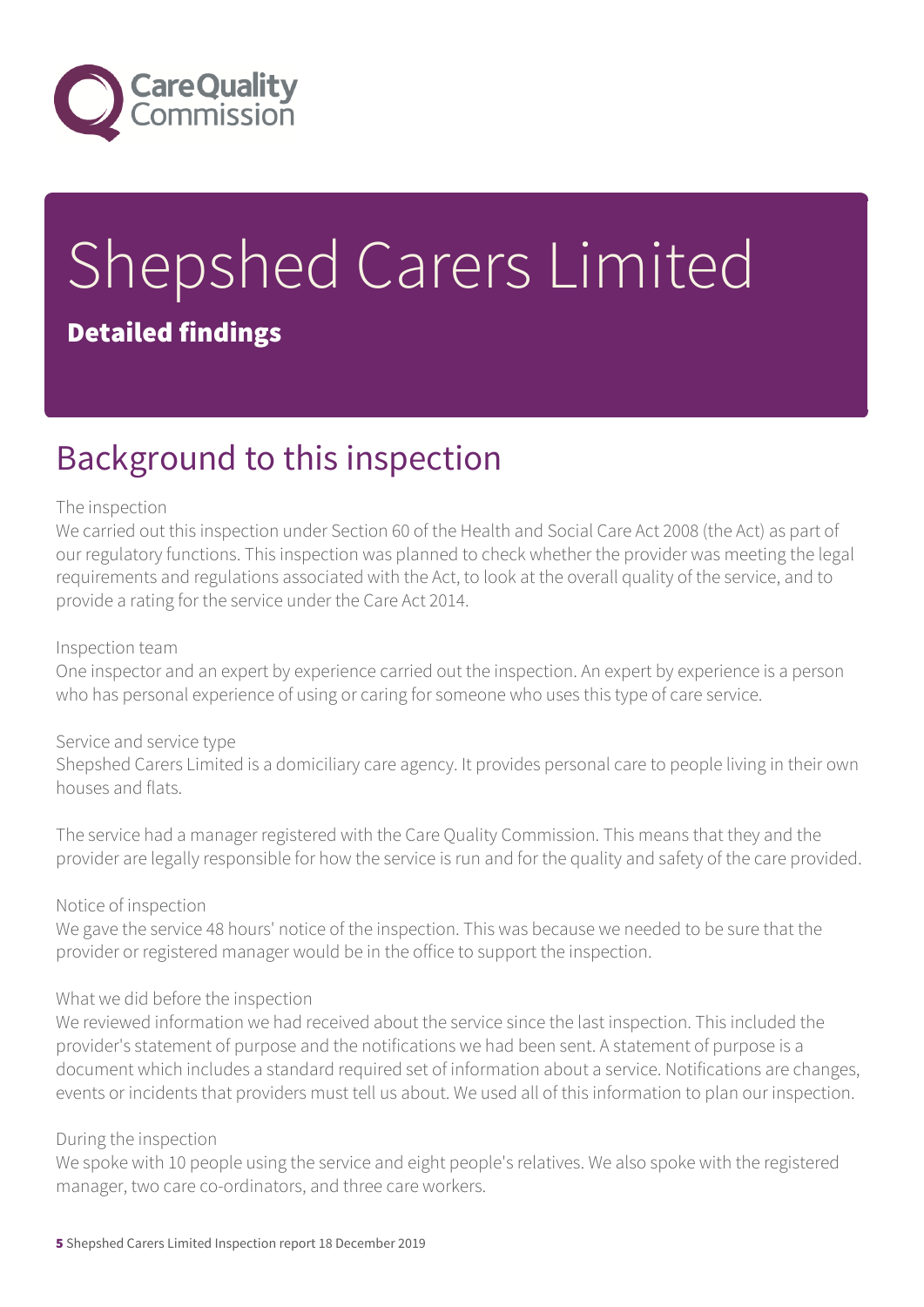We looked at records relating to all aspects of the home including staffing, medicines, accidents and incidents, and quality assurance. We also looked at two people's care records.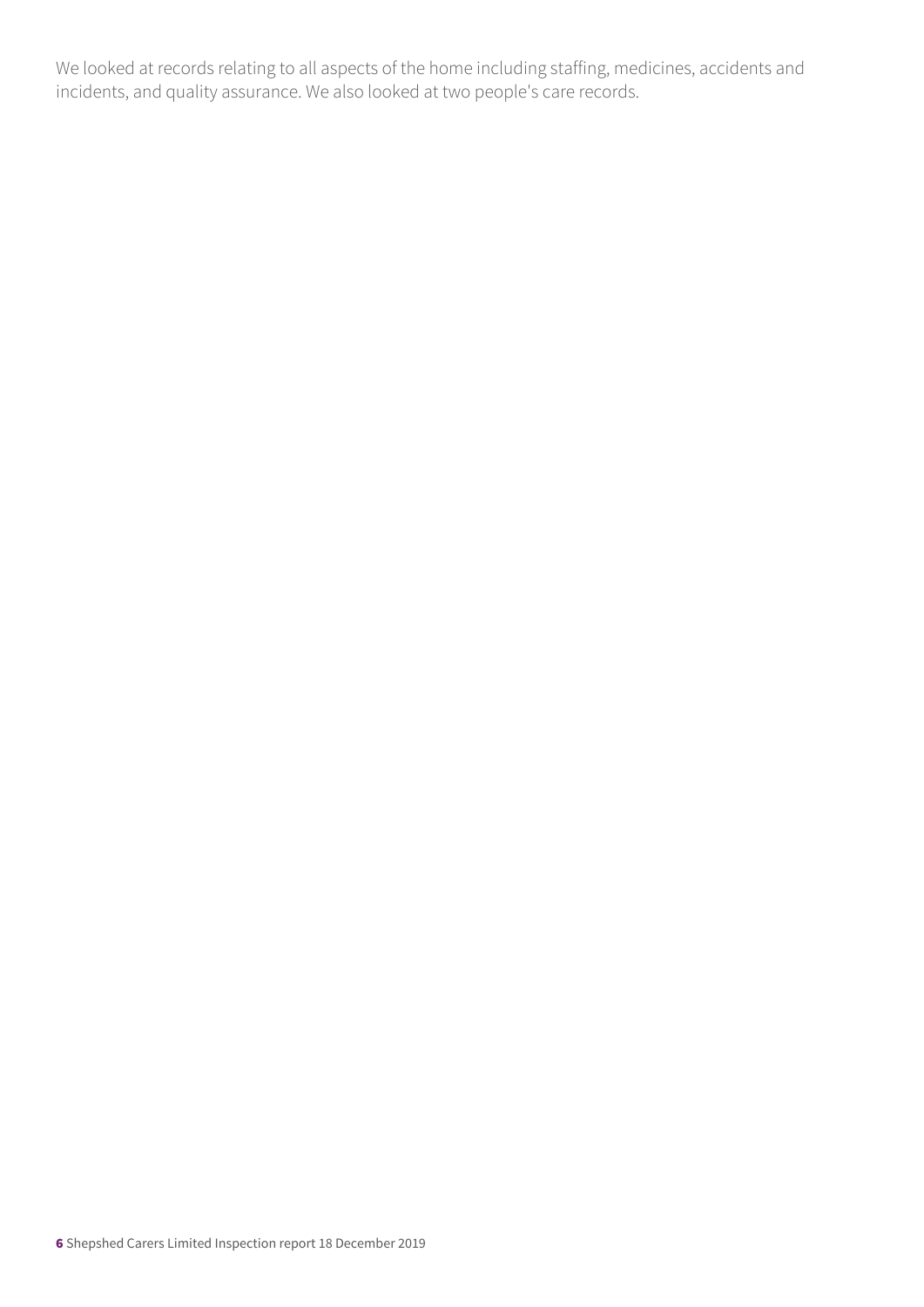### Is the service safe?

### Our findings

Safe – this means we looked for evidence that people were protected from abuse and avoidable harm.

At the last inspection this key question was rated as Good. At this inspection this key question has remained the same. This meant people were safe and protected from avoidable harm.

Systems and processes to safeguard people from the risk of abuse

● People said having regular staff they knew well and trusted made them feel safe. A person said, "It makes me feel more comfortable knowing who is coming." Another person said, "I feel completely safe with the staff even when they are hoisting me".

- Staff were trained in safeguarding (protecting people who use care services from abuse) and knew what to do if they had concerns about the well-being of the people they supported.
- Staff knew the signs of abuse. A staff member said, "We always check if people are okay. If we saw anything concerning like bruises or changes in behaviour we would report this to the managers who would look into it and report it."

Assessing risk, safety monitoring and management

- People gave us many examples of how staff protected them from harm. A person said, "They make me feel safe, especially when I shower, they check the water temperature and make sure I am sitting down so I don't slip."
- Care workers knew where people were at risk and what to do to minimise this, for example ensuring areas where people walked were clear and there were no tripping hazards.
- Senior staff assessed risks associated with people's care, support and environment and wrote care plans and risk assessments to address these.
- One person sometimes became distressed when receiving personal care, but did not have a risk assessment telling staff how to support them if this happened. We discussed this with the registered manager who ensured a new risk assessment was immediately put in place.

Staffing and recruitment

- People and relatives said the staff were suitable for their roles. A person said, "I have never had a concern [about the staff] I would recommend them to anyone. They are very reliable and dedicated people."
- There were enough staff employed to meet people's needs, including when people needed two staff to assist them with a task.
- The registered manager followed the service's safe recruitment procedures to ensure the staff employed were of good character and suitable to work with people who use care services. The registered manager said, "No-one starts work here without references and a criminal records check."

#### Using medicines safely

● Staff assisted some people with their medicines to ensure they had them safely and at the right time. A relative said, "They do [family member's] medication. They pop the tablets into a cup so they can take them.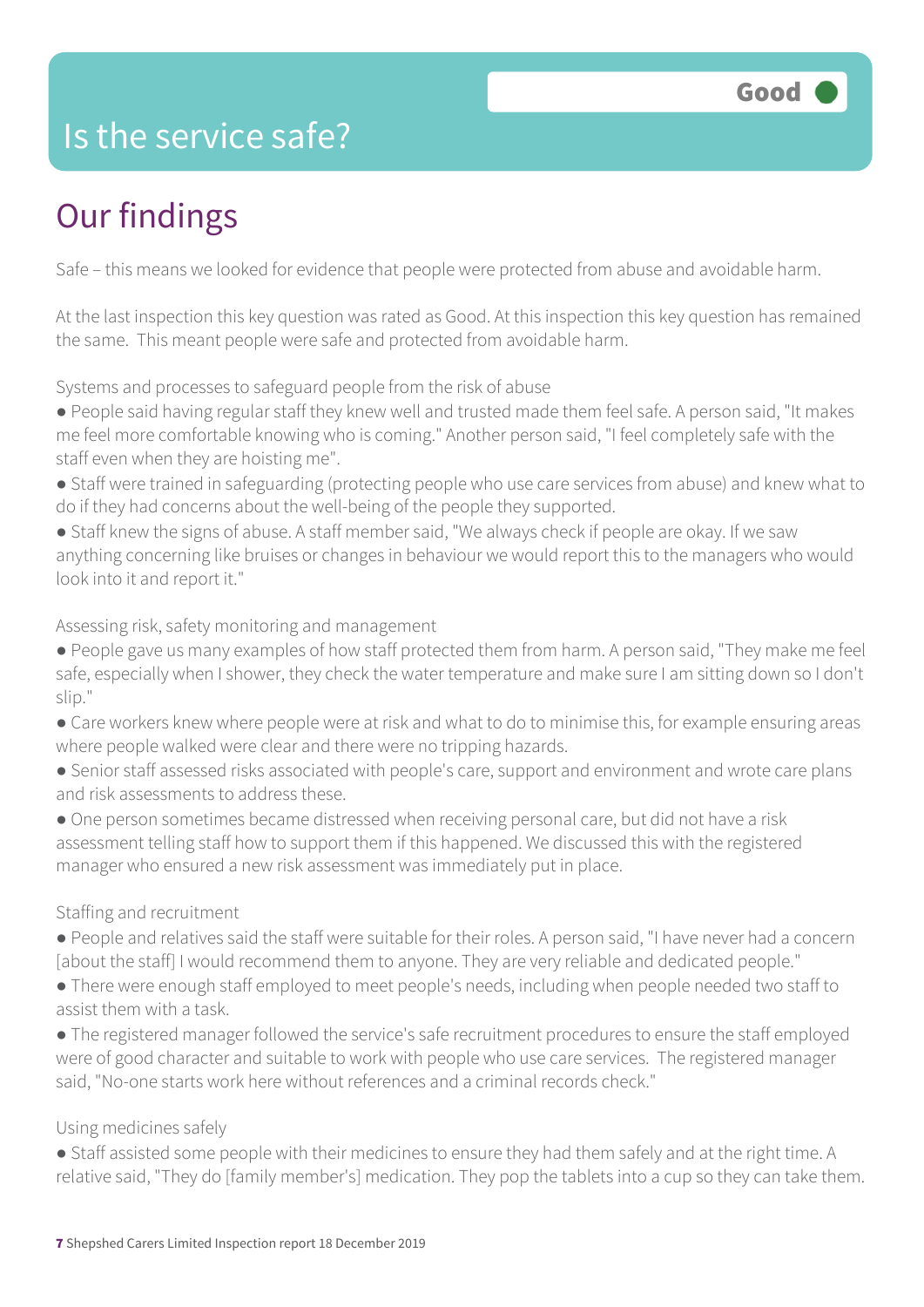They wear gloves and sign the book [medicines records]."

- When staff supported people with their medicines senior staff put risk assessments in place to ensure this was done safely.
- Care co-ordinators were trained to NVQ (National Vocational Qualification) Level 3 to ensure they had the skills and knowledge necessary to carry our competency checks on the care workers.

#### Preventing and controlling infection

- Staff wore personal protective clothing when necessary to prevent the spread of infection. A relative said, "They always wear gloves and aprons when giving care and doing medication."
- Staff were trained in infection control and basic food hygiene and understood the importance of good handwashing and other infection control techniques.

Learning lessons when things go wrong

- The registered manager said the service had a 'no blame' culture and staff were told to speak out if they had made a mistake. This meant any issues could be quickly addressed and improvements made where necessary.
- The service's policies and procedures were up to date and staff followed them to reduce the likelihood of errors being made.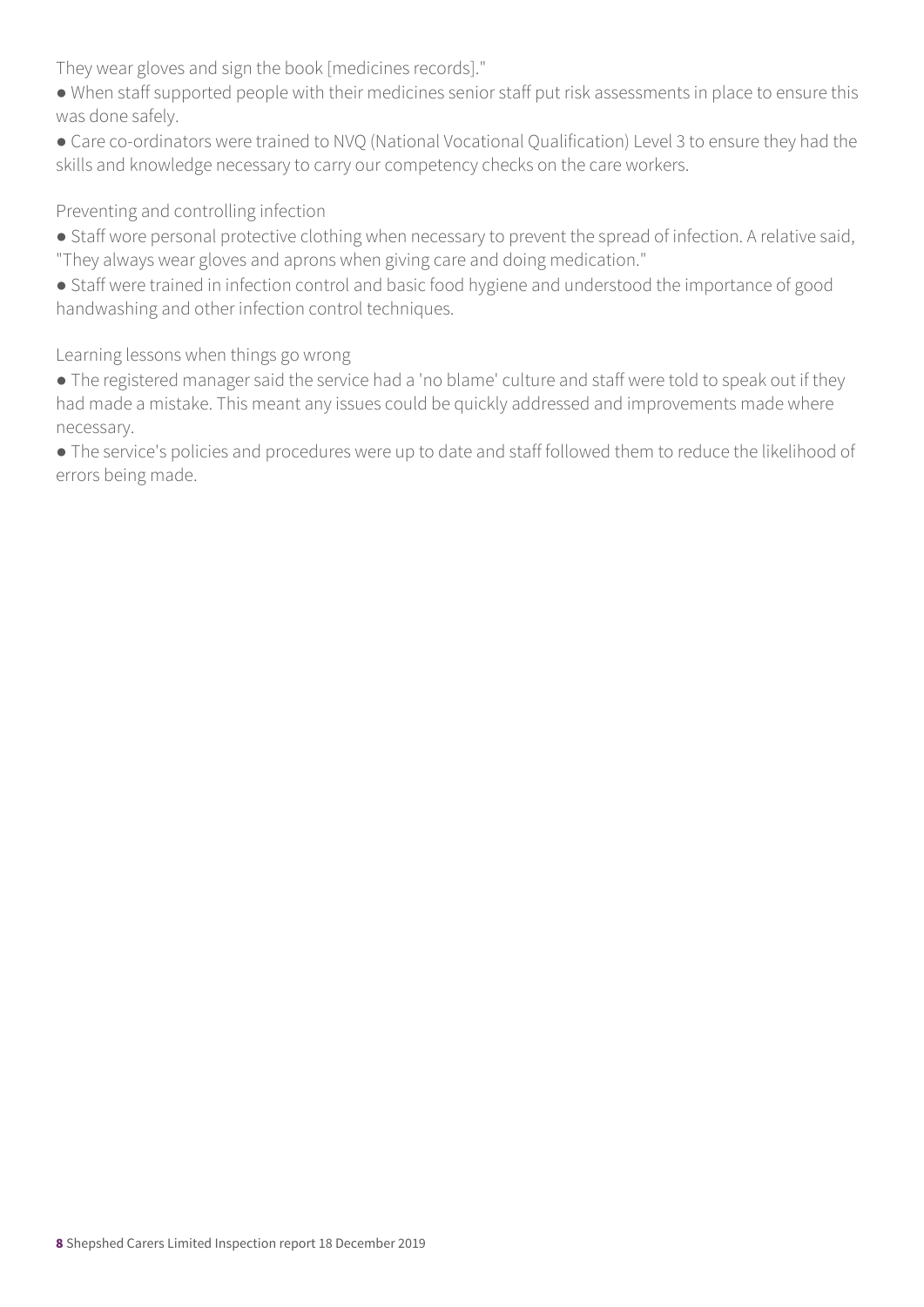### Is the service effective?

### Our findings

Effective – this means we looked for evidence that people's care, treatment and support achieved good outcomes and promoted a good quality of life, based on best available evidence.

At the last inspection this key question was rated as Good. At this inspection this key question has remained the same. This meant people's outcomes were consistently good, and people's feedback confirmed this.

Assessing people's needs and choices; delivering care in line with standards, guidance and the law

- Care co-ordinators assessed people prior to them using the service to ensure staff could meet their needs. Assessments covered people's health and social care needs, background and life history.
- If people had cultural or other specific needs and preferences, these were assessed and recorded so staff were aware of them. For example, some people had specific bathing routines that staff supported them with.
- Staff knew the importance of supporting people with their oral hygiene and the provider's assessment form ensured people's oral healthcare needs were documented.

#### Staff support: induction, training, skills and experience

- People and relatives were satisfied with staff members' skills and knowledge. A person said, "They seem well-trained and understand my condition. They know how to handle me to keep me safe." A relative said, "They are all on the ball and know what they are doing. They are very conscientious and make sure they check everything, like the sling position, when hoisting my [family member]."
- The service's training programme ensured staff could meet people's needs effectively. If staff needed specialised training, this was provided. For example, some were trained in catheter care, dementia awareness and tissue viability so they could support people using the service.
- Care workers said the registered manager ensured their skills were up to date. A care worker said, "If we haven't done our training the [registered] manager won't let us work."
- A care worker gave us an example of how they used their training to support a person who had fallen. They said, "I found [person] on the floor and I knew what to do. I assessed the person using my first aid training and then rang for an ambulance."

#### Supporting people to eat and drink enough to maintain a balanced diet

- Care workers prepared meals for people when requested. A person said, "They do my breakfast if [relative] is not in. They ask what I fancy and will even do a cooked breakfast if I want one."
- People had their nutritional needs assessed when they began using the service. If people had any allergies or restrictions on their diet, this was recorded.
- Some people needed extra support with their food and drink and staff provided this. For example, they used a food chart and prepared regular meals for a person who was at risk of poor nutrition.
- Following advice from the SALT (speech and language therapy) team, another person had thickened fluids to make swallowing easier for them. This was highlighted in their care plan and staff had clear instructions to follow on the amount of thickener to use.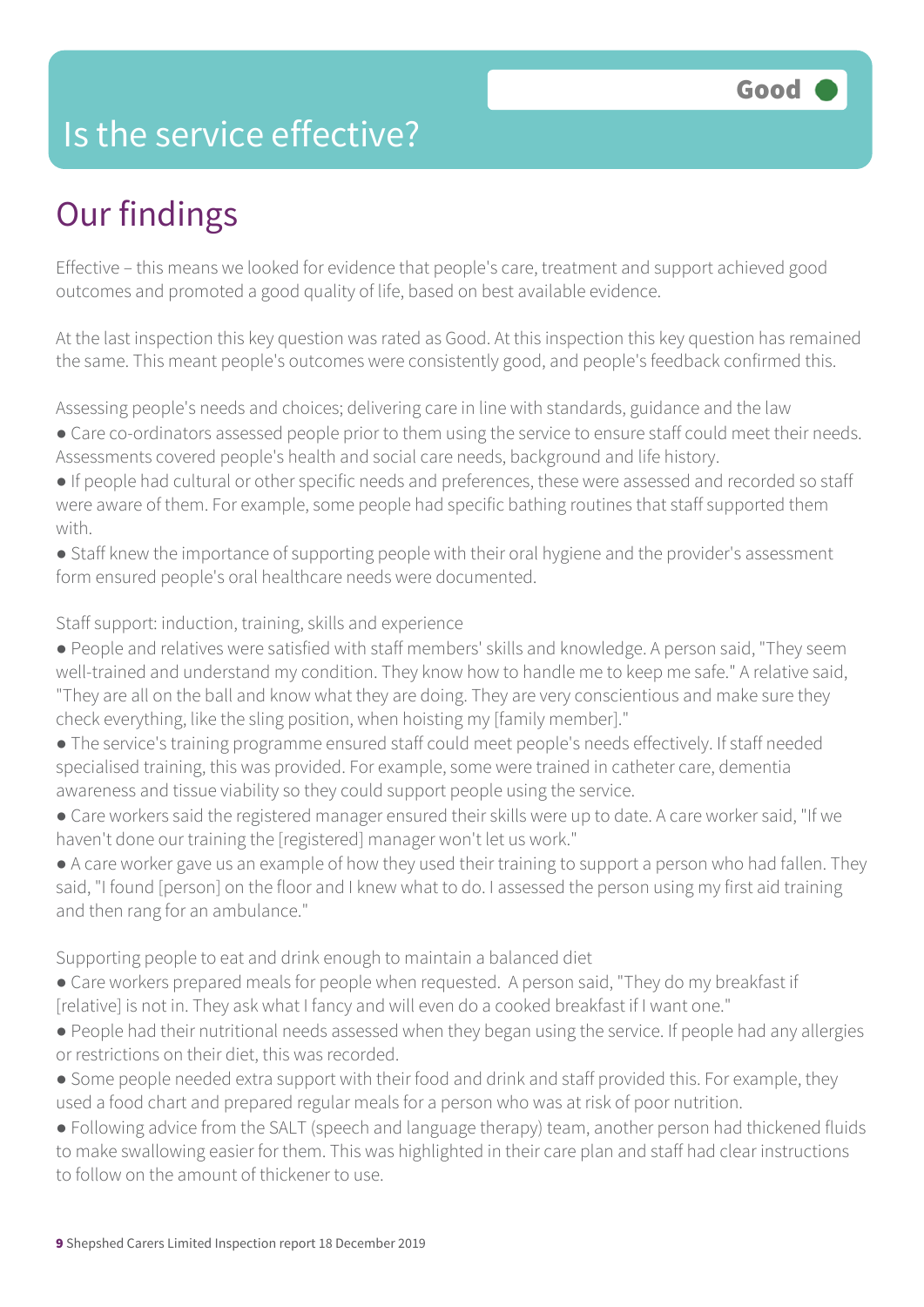Staff working with other agencies to provide consistent, effective, timely care, supporting people to live healthier lives, and to access healthcare services and support

● Staff were knowledgeable about people's healthcare needs and knew when to involve medical professionals. A care worker told us, "If we were concerned about a person's health we would talk to them and their family about it and get the GP out."

● Records showed staff supported people to access a wide range of healthcare professionals including GPs, district nurses, dieticians, and physiotherapists.

● Staff were trained in medical emergencies and first aid. A care worker said, "We know what to do if there's an accident. If we go to someone's house and they have fallen, we call an ambulance if it's not safe for them to get up on their own."

● Staff monitored people's health and alerted health professionals if they had concerns. For example, a care worker said they always checked if people's skin was intact with no sign of redness. They said, "If there is we apply barrier cream and arrange for them to see the district nurse. We can also ensure they have the right equipment in place to prevent skin breakdown, for example pressure-relief cushions."

Adapting service, design, decoration to meet people's needs:

● Care co-ordinators assessed the safety of people's homes and suggested improvements where necessary. For example, they arranged for sensor lighting to be installed at one home to make access safer at night.

● A relative said, "They have given us information of how to access things to help, for example a sliding blanket, which has really helped me move [family member] up the bed. They also got in touch with the occupational therapist for us who came out to assess the steps we use to get into bed. I wasn't expecting a care service to be so helpful."

Ensuring consent to care and treatment in line with law and guidance

The Mental Capacity Act 2005 (MCA) provides a legal framework for making particular decisions on behalf of people who may lack the mental capacity to do so for themselves. The Act requires that, as far as possible, people make their own decisions and are helped to do so when needed. When they lack mental capacity to take particular decisions, any made on their behalf must be in their best interests and as least restrictive as possible.

People can only be deprived of their liberty to receive care and treatment when this is in their best interests and legally authorised under the MCA. Where people may need to be deprived of their liberty in order to receive care and treatment in their own homes, the DoLS cannot be used. Instead, an application can be made to the Court of Protection who can authorise deprivations of liberty.

● Staff understood the importance of supporting people to make choices, and people were always asked for their consent before care was provided.

● Staff were trained in the Mental Capacity Act and understood their responsibilities to support people in a way that was legal and non-restrictive.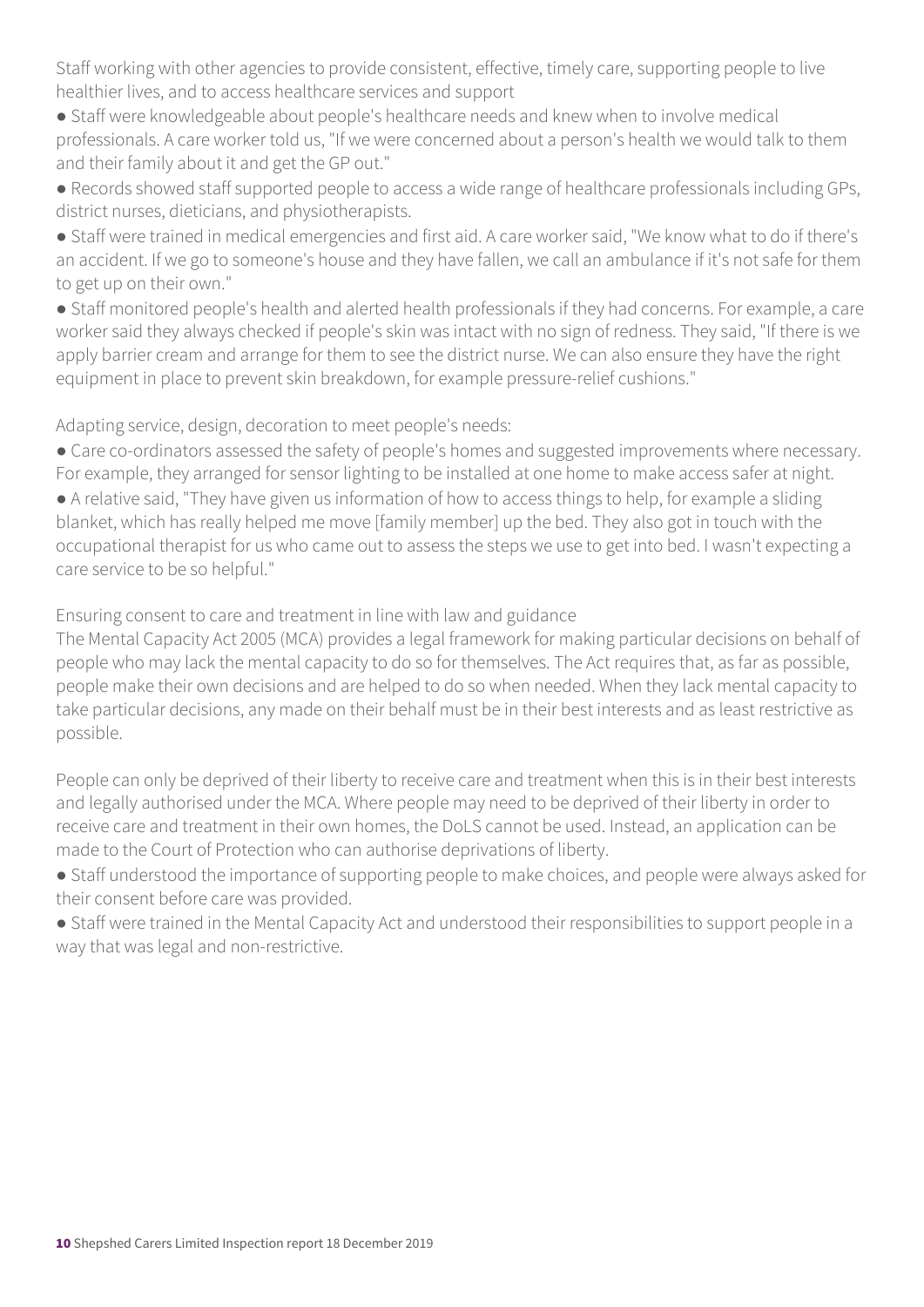### Is the service caring?

### Our findings

Caring – this means we looked for evidence that the service involved people and treated them with compassion, kindness, dignity and respect

At the last inspection this key question was rated as Good. At this inspection this key question has remained the same. This meant people were supported and treated with dignity and respect; and involved as partners in their care.

Ensuring people are well treated and supported; respecting equality and diversity

- People and relatives made many positive comments about the caring nature of the staff. A person said, "They are all very kind and caring and will do anything for you. They treat me and my home with respect." Another person told us the staff were 'exceptionally supportive and kind' when they suffered a bereavement.
- People were treated well. A relative said, "They are very polite and caring staff. I can hear them laughing and joking [with family member]. They are also respectful to me and our home and property. In the morning if they get done, they will stay and chat."
- People mostly had regular staff and met them before their care commenced. A person said, "I have a group of carers that I know. New ones will usually come and do a 'shadow' shift, so I meet them first." A relative said, "They usually send the same carers, which is nice as [person's name] prefers to know who is coming."
- The staff team was established, and each member had a small group of people to support. A care worker said, "I only have between nine and twelve clients, so I get to know them all and they like having a regular member of staff who they know."
- Staff went out of their way to support people. A person rang the office and asked if staff could collect fish and chips for them on the way to their call. The registered manager arranged this. Another staff member collected a kitchen appliance for a person to replace a broken one. A further staff member helped a person with an administrative task and kept records for them.

Supporting people to express their views and be involved in making decisions about their care

- People and family members, when appropriate, were involved in developing and reviewing care plans. Where possible, people signed to approve their care plans.
- Staff consulted with people on how they wanted their care and support provided. A person said, "They are all very kind and listen when I am talking. I never feel rushed and they will tell me, 'It [care] takes as long as it takes.' I feel totally in control of my care."

Respecting and promoting people's privacy, dignity and independence

- People told us staff respected their privacy and dignity. A person said, "I have a bed bath every day and they are discreet and gentle with me. They keep me warm and use a towel to cover me up." A relative said, "The carers will not start getting [person] washed until I leave the room, they make sure everything is done in private. They couldn't be more professional."
- Care plans instructed staff to maintain people's independence, for example by encouraging them to do aspects of the care themselves.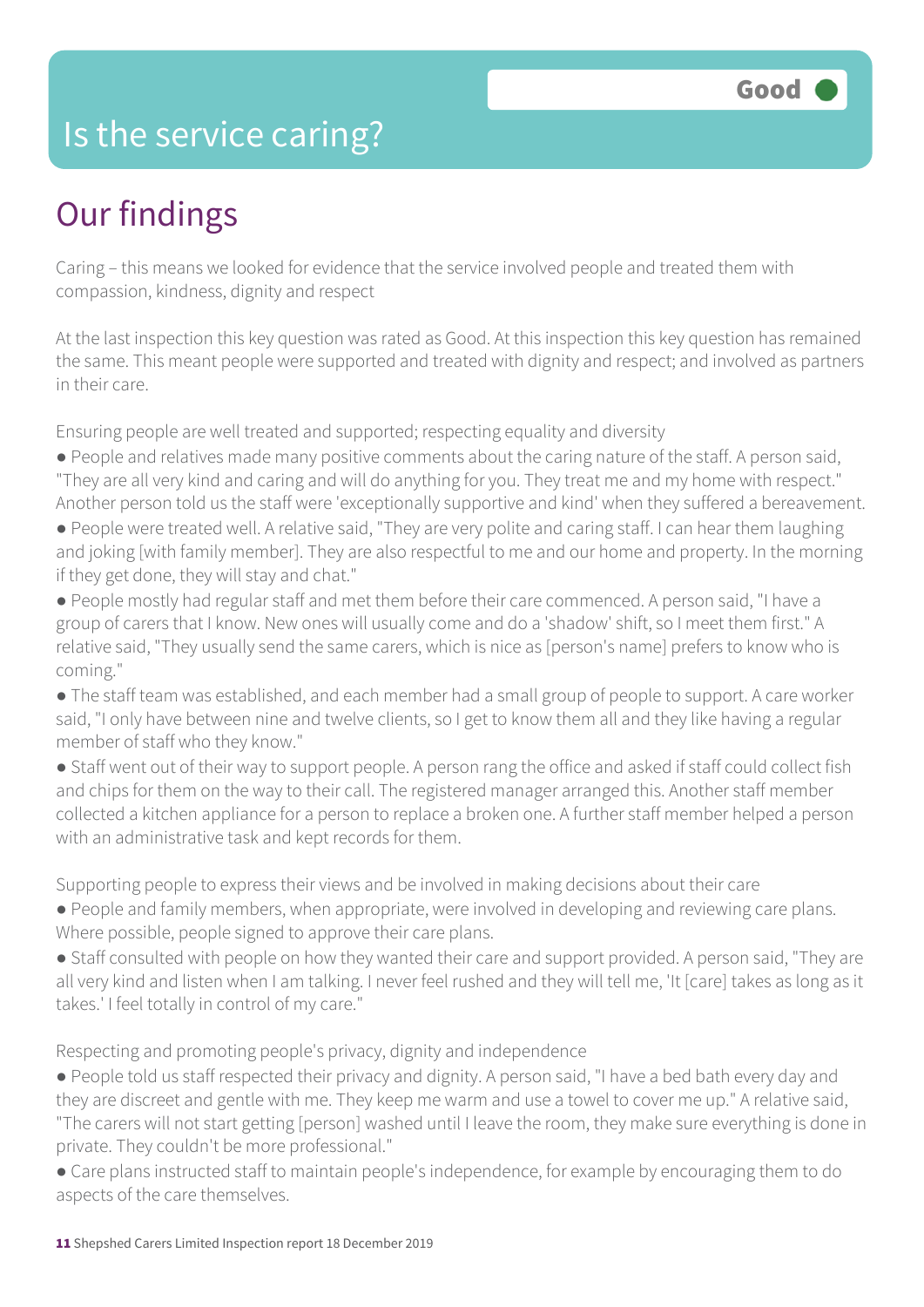● People's documentation was kept securely in the office, with only care plans being kept in people's homes, to reduce the risk of a breach of confidentiality.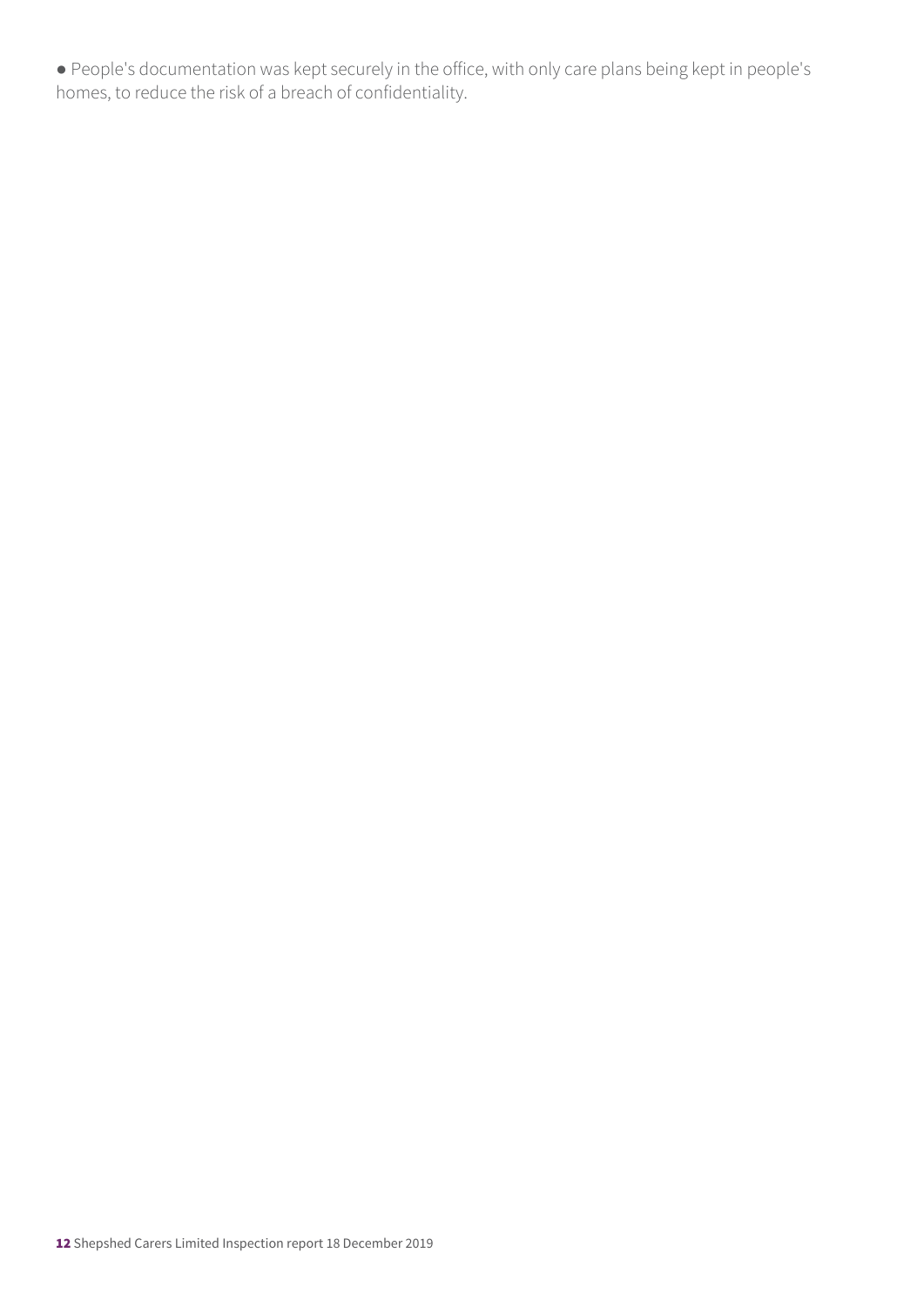### Is the service responsive?

### Our findings

Responsive – this means we looked for evidence that the service met people's needs.

At the last inspection this key question was rated as Good. At this inspection this key question has remained the same. This meant people needs were met through good organisation and delivery.

Planning personalised care to ensure people have choice and control and to meet their needs and preferences

- People's care plans were personalised and set out how their needs would be met. People and relatives commented on how responsive the staff were. A person said, "They have been wonderful. When I came out of hospital there were here directly and back into the routine."
- Care plans and other documentation ensured care workers were up to date with people's care needs. A staff member said, "Care plans have everything you need to know is in them. When you go in you check the care plans, the daily notes, and the handover notes to see if anything's changed. And you talk to the client in case there's anything new they want to tell you."
- Care plans were reviewed and updated regularly to ensure people's changing needs were met. For example, a person's review showed the timing of their call was changed to allow them more time out of bed each day, which is what they wanted.
- People said staff were mostly on time and the office staff usually let them know if they were going to be late. A person said, "They are normally on time but will ring if there is a problem." A relative said, "They are usually on time although on one occasion they were late, but they did let me know."

Meeting people's communication needs

Since 2016 onwards all organisations that provide publicly funded adult social care are legally required to follow the Accessible Information Standard (AIS). The standard was introduced to make sure people are given information in a way they can understand. The standard applies to all people with a disability, impairment or sensory loss and in some circumstances to their carers.

● People said staff met their communication needs. A person said, "They [care workers] understand my condition and are fully aware of how to communicate with me. We work as a team." A relative explained how staff supported their family member with a speech schedule and the person had come on 'leaps and bounds' as a result.

● Staff understood people's communication needs. For example, a staff member said, "[Person] sometimes chooses not to talk so we find a different way to communicate with them. If it's about their meal, we bring choices from the kitchen and they point to what they want. They will also nod to show their consent to personal care."

Improving care quality in response to complaints or concerns

● People said they knew how to make a complaint if necessary. A person said, "I have never had to complain, but I am sure they would deal with any issues quickly if I had any. There are always available, there is a number you can ring out of office hours. All the office staff are very pleasant and helpful, and they will get back to you if needed." A relative said, "The office staff are very good and with deal with any queries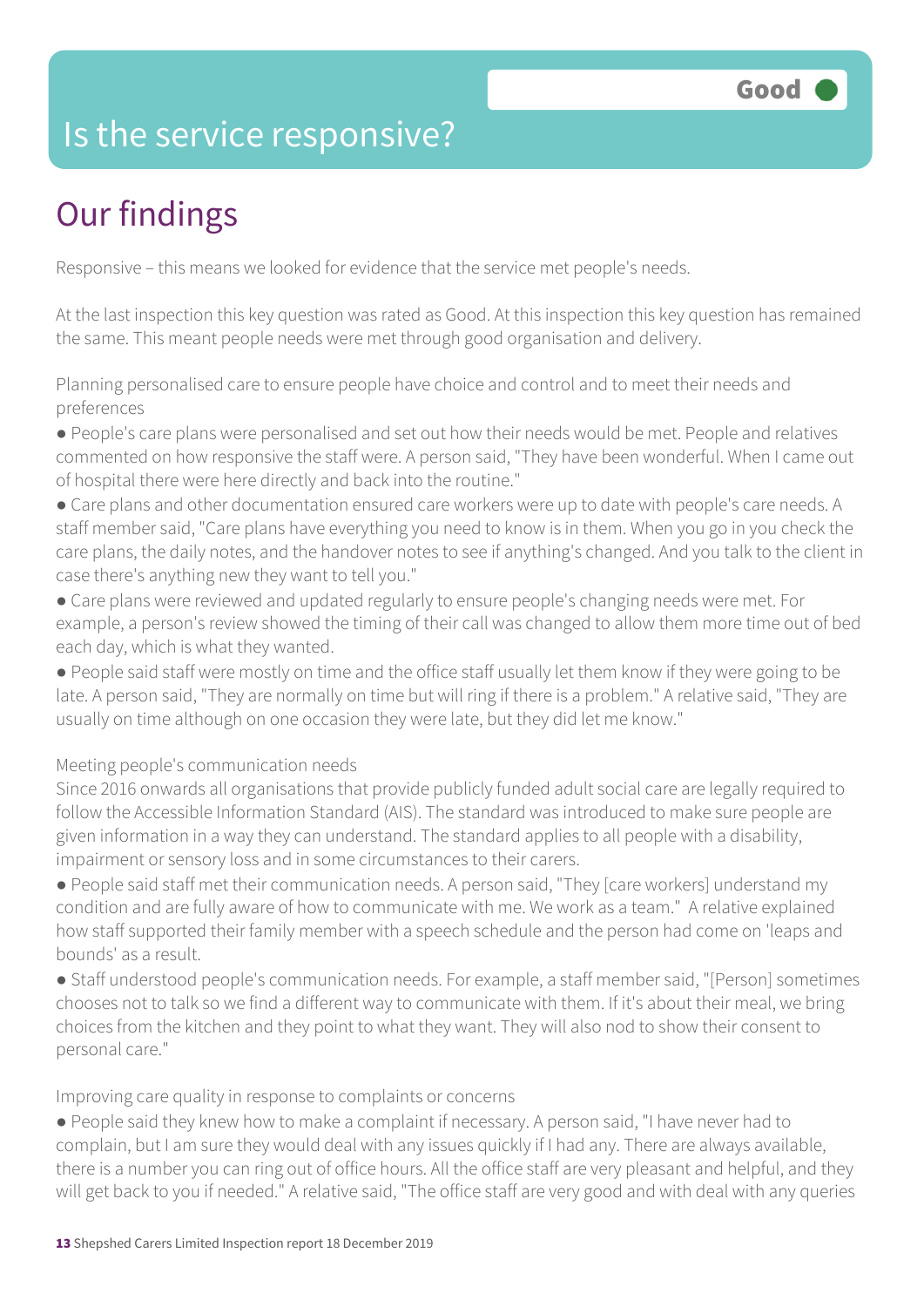you have. We've not needed to complain but I am sure if we did they would sort it out."

● The service's complaint procedure was in the service user guide, which everyone using the service had a copy of. It explained how to complain directly to the service or to the local authority if people wanted to take their complaint to an external body.

End of life care and support

● Some staff were trained in end of life care and knew how to provide compassionate and responsive care and support to people at the end of their lives.

● If people needed end of life care, staff worked closely with healthcare professionals to ensure people were comfortable and pain-free.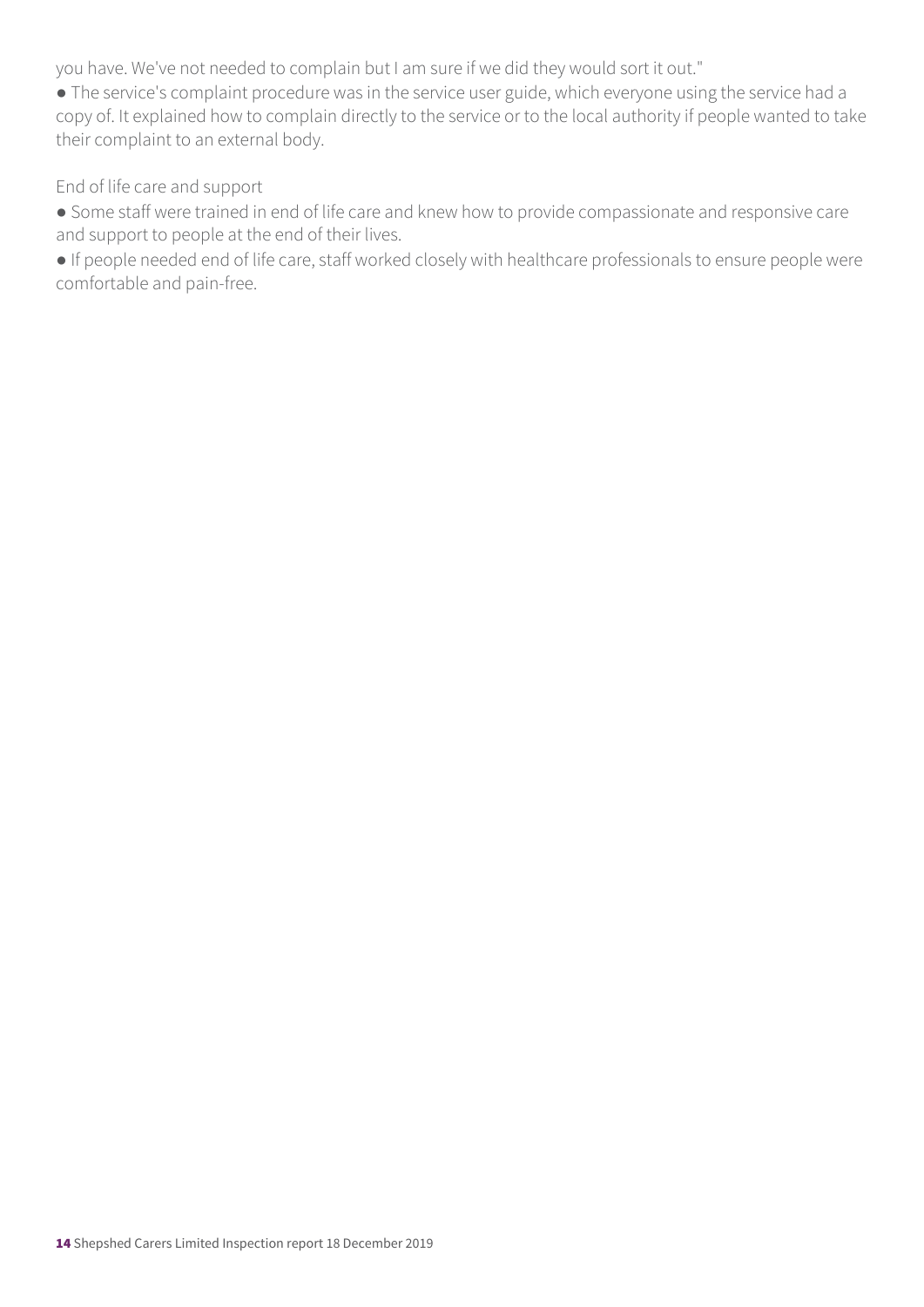### Is the service well-led?

### Our findings

Well-Led – this means we looked for evidence that service leadership, management and governance assured high-quality, person-centred care; supported learning and innovation; and promoted an open, fair culture.

At the last inspection this key question was rated as Good. At this inspection this key question has remained the same. This meant the service was consistently managed and well-led. Leaders and the culture they created promoted high-quality, person-centred care.

Promoting a positive culture that is person-centred, open, inclusive and empowering, which achieves good outcomes for people

- People and relatives said the service provided a high standard of care and they would recommend it to others. A person said, "I am very happy with the company; I know they are there if I need them. I am very lucky to have them and have already recommended them to a relative." A relative said, "I certainly would recommend them; I can't knock them at all. We are very happy; they are a very professional outfit."
- People and relatives said the office staff were friendly and helpful. Comments included: 'They always pick up directly when I ring'; 'They are always very polite'; 'If they say they will ring me back […] they always do'; and 'They will do anything for us.'
- People and relatives said the service was flexible and if they needed to change the frequency or times of their calls, staff did their best to accommodate them.
- Staff said they were happy working for the company. A care worker said, "This is the best job I've ever had. I love it. The best thing about it is knowing we make a different to people's lives and when they give you a smile it's a great feeling."
- Staff said senior staff valued them and cared about their well-being. A staff member said they had a period of ill-health and were well-supported. They said, "They [senior staff] called me into the office and said, 'What can we do to help you?' They were fantastic."

Managers and staff being clear about their roles, and understanding quality performance, risks and regulatory requirements

- Staff understood their roles and responsibilities and who to go to if they had any concerns about people's well-being. Senior staff were always on call if staff needed to contact them for support and advice. A staff member said, "We get great support from the [registered] manager and the care co-ordinators. If we ever have a problem we go into the office or ring up and they always listen and help."
- The registered manager invested in staff training to ensure people received good care outcomes and ensured staff were confident in their work. For example, a staff member said the registered manager gave them extra one to one training to address a complicated hoisting issue. They said, "[Registered manager] trained me in the office and then came with me to the person's home to ensure I got it right."
- The registered manager understood regulatory requirements and completed statutory notifications when required to ensure CQC and other agencies were aware of significant events at the service.
- Senior staff carried out a series of audits to ensure the service was providing people with good quality care and support.